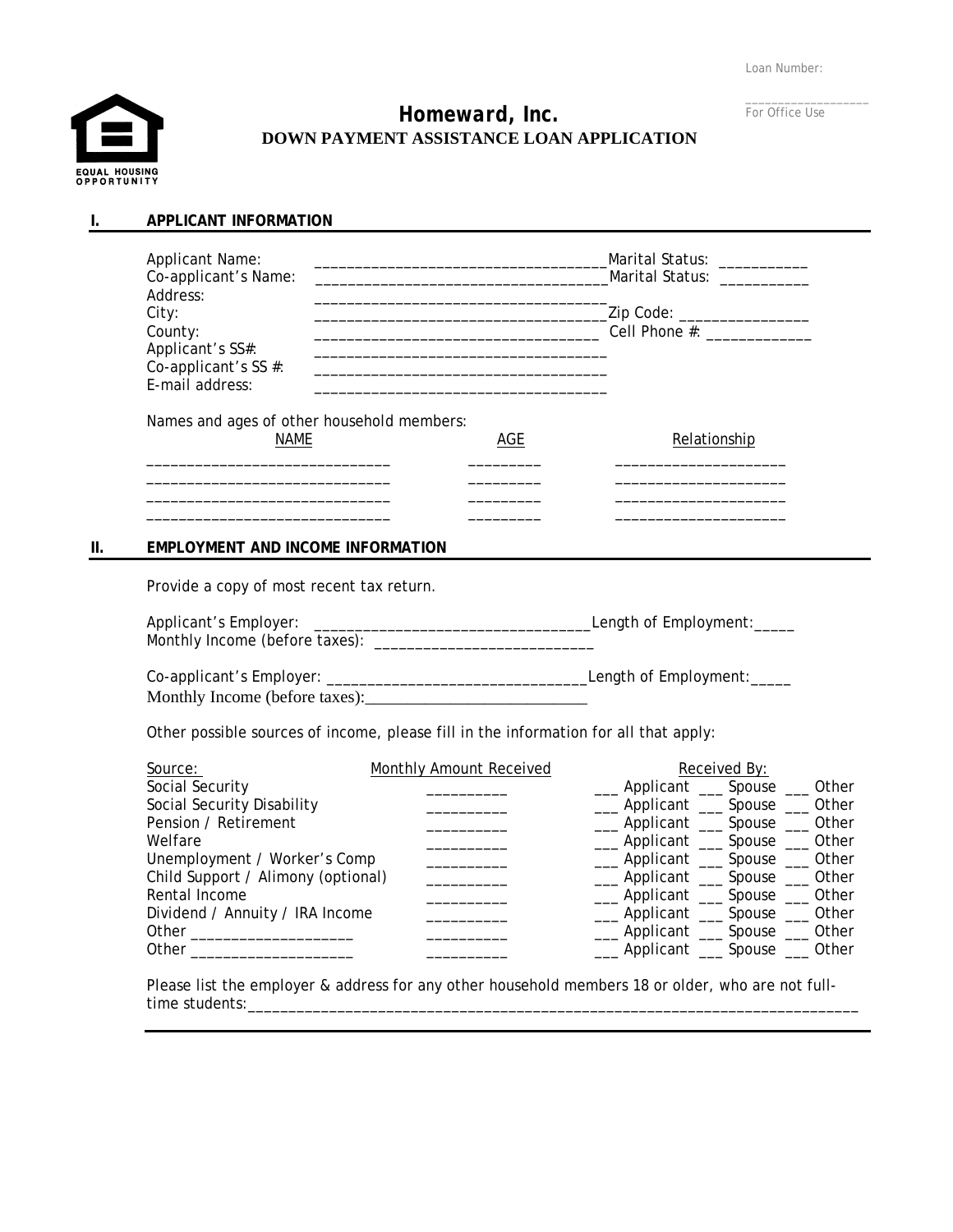**Approximate Balance** 

| Checking                      |  |
|-------------------------------|--|
| Checking                      |  |
| Savings                       |  |
| Savings                       |  |
| Investments/IRA's             |  |
| Cash Value - Life Insurance   |  |
| Other Real Estate Investments |  |

#### **IV.** Down payment information

| Address of property purchasing: ___ |                                            |
|-------------------------------------|--------------------------------------------|
| Purchase price:                     |                                            |
| Lender's name & address:            |                                            |
| Down payment required by lender:    |                                            |
| Loan amount requested: _____        | Length of loan: 5 years ______10 years____ |

### **YOUR PAYMENT WILL BE AN AUTOMATIC PAYMENT. PLEASE CHECK DATE YOJ WOULD LIKE.**

|  | s.<br>$\sim$<br>- |  |
|--|-------------------|--|
|--|-------------------|--|

### **V. AGREEMENT & WAIVER OF CONFIDENTIALITY**

My/our signatures authorize Homeward, Inc. to investigate employment status, statements or other data obtained from me/us. A photocopy, or exact reproduction of this agreement and waiver, as Duly executed, shall have the same force and effect as this original.

#### **VI. SIGNATURES**

I (We), hereby verify that the information submitted in the application is true and accurate to the best of my (our) knowledge and that I (We), have truly and accurately declared all my (our) income and resources available to me (us). I (We), do also give my (our) permission to supply Homeward, Inc. with any and all information necessary to verify the above information.

In the event that any of the foregoing information is untrue or incomplete, this application shall be rendered null and void.

 $\overline{\phantom{a}}$  ,  $\overline{\phantom{a}}$  ,  $\overline{\phantom{a}}$  ,  $\overline{\phantom{a}}$  ,  $\overline{\phantom{a}}$  ,  $\overline{\phantom{a}}$  ,  $\overline{\phantom{a}}$  ,  $\overline{\phantom{a}}$  ,  $\overline{\phantom{a}}$  ,  $\overline{\phantom{a}}$  ,  $\overline{\phantom{a}}$  ,  $\overline{\phantom{a}}$  ,  $\overline{\phantom{a}}$  ,  $\overline{\phantom{a}}$  ,  $\overline{\phantom{a}}$  ,  $\overline{\phantom{a}}$ 

APPLICANT SIGNATURE CO-APPLICANT SIGNATURE

DATE

**Subject to availability of funds. Return completed application to: Homeward, Inc. Box 172, Humboldt, IA 50548** 

 $\overline{\phantom{a}}$  , and the contribution of the contribution of the contribution of the contribution of the contribution of the contribution of the contribution of the contribution of the contribution of the contribution of the